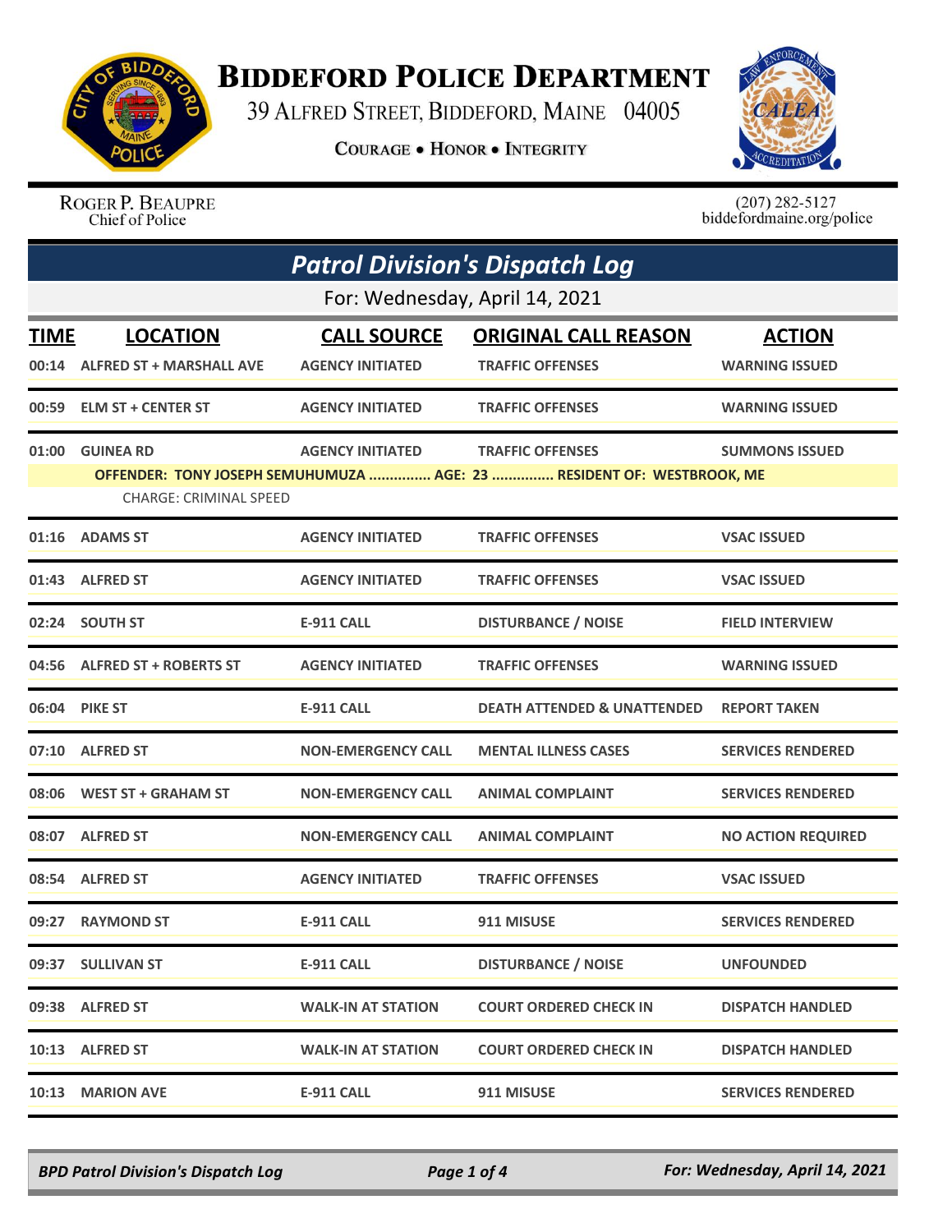| <b>TIME</b> | <b>LOCATION</b>              | <b>CALL SOURCE</b>        | <b>ORIGINAL CALL REASON</b>                      | <b>ACTION</b>                |
|-------------|------------------------------|---------------------------|--------------------------------------------------|------------------------------|
|             | 11:03 ALFRED ST              | <b>AGENCY INITIATED</b>   | <b>TRAFFIC OFFENSES</b>                          | <b>VSAC ISSUED</b>           |
|             | 11:28 ALFRED ST              | <b>AGENCY INITIATED</b>   | <b>TRAFFIC OFFENSES</b>                          | <b>VSAC ISSUED</b>           |
|             | 11:41 SOUTH ST               | <b>AGENCY INITIATED</b>   | <b>TRAFFIC OFFENSES</b>                          | <b>WARNING ISSUED</b>        |
|             | 11:54 ALFRED ST              | <b>AGENCY INITIATED</b>   | <b>TRAFFIC OFFENSES</b>                          | <b>VSAC ISSUED</b>           |
|             | 11:56 SOUTH ST               | <b>WALK-IN AT STATION</b> | <b>VIOL PROTECTION FROM HARASSM NO VIOLATION</b> |                              |
|             | 11:58 ALFRED ST + GRAHAM ST  | <b>WALK-IN AT STATION</b> | <b>ARTICLES LOST/FOUND</b>                       | <b>REPORT TAKEN</b>          |
| 12:17       | <b>SUMMER ST</b>             | <b>NON-EMERGENCY CALL</b> | <b>PARKING COMPLAINT</b>                         | <b>NEGATIVE CONTACT</b>      |
|             | 12:26 PRECOURT ST            | <b>AGENCY INITIATED</b>   | <b>TRAFFIC OFFENSES</b>                          | <b>VSAC ISSUED</b>           |
| 12:26       | <b>BIRCH ST</b>              | <b>E-911 CALL</b>         | <b>CODES ENFORCEMENT</b>                         | <b>REFERRED OTHER AGENCY</b> |
|             | <b>12:50 RIVER RD</b>        | <b>NON-EMERGENCY CALL</b> | <b>ATTEMPTED/THREATENED SUICIDE</b>              | <b>SERVICES RENDERED</b>     |
|             | 13:18 ELM ST                 | <b>NON-EMERGENCY CALL</b> | <b>DISTURBANCE / NOISE</b>                       | <b>SERVICES RENDERED</b>     |
|             | 13:53 WESTERN AVE            | <b>WALK-IN AT STATION</b> | <b>PAPERWORK</b>                                 | <b>SERVICES RENDERED</b>     |
|             | 14:16 ALFRED ST              | <b>AGENCY INITIATED</b>   | <b>TRAFFIC OFFENSES</b>                          | <b>WARNING ISSUED</b>        |
| 14:18       | <b>SUMMER ST</b>             | <b>NON-EMERGENCY CALL</b> | <b>ARTICLES LOST/FOUND</b>                       | <b>SERVICES RENDERED</b>     |
| 14:19       | <b>SUMMER ST + ALFRED ST</b> | <b>NON-EMERGENCY CALL</b> | <b>PARKING COMPLAINT</b>                         | <b>SERVICES RENDERED</b>     |
|             | 14:32 SOUTH ST               | <b>E-911 CALL</b>         | <b>MENTAL ILLNESS CASES</b>                      | <b>TRANSPORT TO HOSPITAL</b> |
|             | 14:34 ALFRED ST + LAMBERT ST | <b>AGENCY INITIATED</b>   | <b>TRAFFIC OFFENSES</b>                          | <b>WARNING ISSUED</b>        |
|             | 14:38 ELM ST                 | <b>NON-EMERGENCY CALL</b> | <b>ANIMAL COMPLAINT</b>                          | <b>NEGATIVE CONTACT</b>      |
|             | 14:39 DENTAL AVE + ALFRED ST | <b>WALK-IN AT STATION</b> | <b>ARTICLES LOST/FOUND</b>                       | <b>SERVICES RENDERED</b>     |
|             | 15:12 ALFRED ST              | <b>NON-EMERGENCY CALL</b> | 911 MISUSE                                       | <b>DISPATCH HANDLED</b>      |
|             | 15:19 CHAPEL ST              | <b>AGENCY INITIATED</b>   | <b>ANIMAL COMPLAINT</b>                          | <b>SERVICES RENDERED</b>     |
|             | 15:21 WEST ST                | <b>NON-EMERGENCY CALL</b> | <b>CRIMINAL MISCHIEF</b>                         | <b>REPORT TAKEN</b>          |
|             | 15:23 ELM ST                 | <b>NON-EMERGENCY CALL</b> | <b>SHOPLIFTING</b>                               | <b>REPORT TAKEN</b>          |
|             | 15:42 MASON ST               | <b>WALK-IN AT STATION</b> | <b>CRIMINAL MISCHIEF</b>                         | <b>REPORT TAKEN</b>          |
|             | 15:52 ADAMS ST + MAIN ST     | E-911 CALL                | 911 MISUSE                                       | <b>NEGATIVE CONTACT</b>      |

*BPD Patrol Division's Dispatch Log Page 2 of 4 For: Wednesday, April 14, 2021*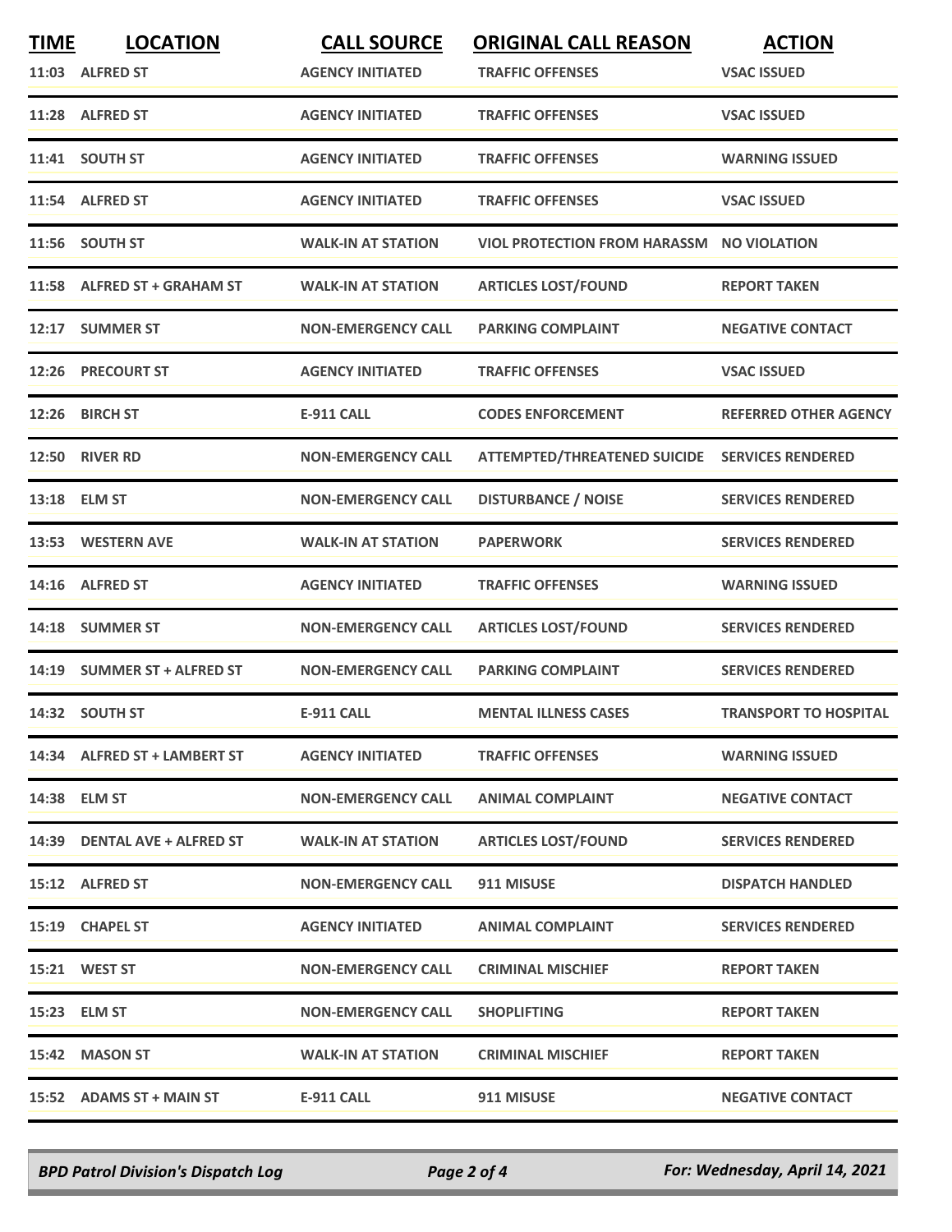| <b>TIME</b> | <b>LOCATION</b>                                                                                                                | <b>CALL SOURCE</b>        | <b>ORIGINAL CALL REASON</b>                                    | <b>ACTION</b>                |  |
|-------------|--------------------------------------------------------------------------------------------------------------------------------|---------------------------|----------------------------------------------------------------|------------------------------|--|
|             | 16:22 MAIN ST + HARVEY ST                                                                                                      | <b>AGENCY INITIATED</b>   | <b>TRAFFIC OFFENSES</b>                                        | <b>VSAC ISSUED</b>           |  |
|             | 16:23 CUTTS ST                                                                                                                 | <b>NON-EMERGENCY CALL</b> | <b>MESSAGE DELIVERY</b>                                        | <b>SERVICES RENDERED</b>     |  |
|             | <b>16:32 MEDICAL CENTER DR</b>                                                                                                 | <b>NON-EMERGENCY CALL</b> | <b>CHECK WELFARE</b>                                           | <b>SERVICES RENDERED</b>     |  |
|             | 16:33 ACORN ST                                                                                                                 | <b>E-911 CALL</b>         | 911 MISUSE                                                     | <b>DISPATCH HANDLED</b>      |  |
|             | <b>16:39 MAIN ST</b>                                                                                                           | <b>AGENCY INITIATED</b>   | <b>TRAFFIC OFFENSES</b>                                        | <b>VSAC ISSUED</b>           |  |
|             | 17:04 GRANITE ST                                                                                                               | <b>E-911 CALL</b>         | <b>DOMESTIC COMPLAINTS</b>                                     | <b>REPORT TAKEN</b>          |  |
|             | 17:10 CHAPEL ST                                                                                                                | <b>NON-EMERGENCY CALL</b> | <b>ARTICLES LOST/FOUND</b>                                     | <b>NO ACTION REQUIRED</b>    |  |
|             | 17:14 ALFRED ST                                                                                                                | <b>WALK-IN AT STATION</b> | <b>ASSIST CITIZEN</b>                                          | <b>SERVICES RENDERED</b>     |  |
|             | 17:21 POOL ST                                                                                                                  | <b>AGENCY INITIATED</b>   | <b>TRAFFIC OFFENSES</b>                                        | <b>WARNING ISSUED</b>        |  |
|             | 17:28 BOULDER WAY                                                                                                              | <b>NON-EMERGENCY CALL</b> | <b>HARASSMENT</b>                                              | <b>REPORT TAKEN</b>          |  |
| 17:31       | <b>MAIN ST</b>                                                                                                                 | <b>AGENCY INITIATED</b>   | <b>TRAFFIC OFFENSES</b>                                        | <b>VSAC ISSUED</b>           |  |
|             | 17:55 SOUTH ST                                                                                                                 | <b>AGENCY INITIATED</b>   | <b>TRAFFIC OFFENSES</b>                                        | <b>VSAC ISSUED</b>           |  |
|             | 18:00 POOL ST                                                                                                                  | <b>AGENCY INITIATED</b>   | <b>TRAFFIC OFFENSES</b>                                        | <b>WARNING ISSUED</b>        |  |
| 18:03       | <b>BIRCH ST</b>                                                                                                                | <b>WALK-IN AT STATION</b> | <b>CIVIL COMPLAINT</b>                                         | <b>SERVICES RENDERED</b>     |  |
|             | 18:40 WESTERN AVE                                                                                                              | <b>RADIO</b>              | <b>PAPERWORK</b>                                               | <b>PAPERWORK SERVED</b>      |  |
|             | 18:43 QUIMBY ST                                                                                                                | <b>NON-EMERGENCY CALL</b> | <b>ANIMAL COMPLAINT</b>                                        | <b>SERVICES RENDERED</b>     |  |
|             | 18:50 ALFRED ST                                                                                                                | <b>WALK-IN AT STATION</b> | <b>MENTAL ILLNESS CASES</b>                                    | <b>SERVICES RENDERED</b>     |  |
| 19:19       | <b>ELM ST</b>                                                                                                                  | <b>NON-EMERGENCY CALL</b> | <b>SHOPLIFTING</b>                                             | <b>SUMMONS ISSUED</b>        |  |
|             |                                                                                                                                |                           | OFFENDER: JACEK MOZDZYNSKI  AGE: 71  RESIDENT OF: ARUNDEL, ME  |                              |  |
|             | <b>CHARGE: CRIMINAL TRESPASS</b><br>CHARGE: THEFT BY UNAUTHORIZED TAKING OR TRANSFER<br>CHARGE: VIOLATING CONDITION OF RELEASE |                           |                                                                |                              |  |
| 19:39       | <b>WEST ST</b>                                                                                                                 | <b>AGENCY INITIATED</b>   | <b>TRAFFIC OFFENSES</b>                                        | <b>SUMMONS ISSUED</b>        |  |
|             |                                                                                                                                |                           | OFFENDER: TAYLOR A TURNER  AGE: 29  RESIDENT OF: BIDDEFORD, ME |                              |  |
|             | <b>CHARGE: OPERATING WITH SUSPENDED REGISTRATION</b>                                                                           |                           |                                                                |                              |  |
| 19:44       | <b>OLD HOLLIS RD</b>                                                                                                           | <b>NON-EMERGENCY CALL</b> | 911 MISUSE                                                     | <b>SERVICES RENDERED</b>     |  |
|             | 20:31 MAIN ST                                                                                                                  | <b>NON-EMERGENCY CALL</b> | <b>CHECK WELFARE</b>                                           | <b>TRANSPORT TO HOSPITAL</b> |  |
| 21:08       | <b>BIRCH ST</b>                                                                                                                | <b>NON-EMERGENCY CALL</b> | <b>HARASSMENT</b>                                              | <b>SERVICES RENDERED</b>     |  |
|             |                                                                                                                                |                           |                                                                |                              |  |

*BPD Patrol Division's Dispatch Log Page 3 of 4 For: Wednesday, April 14, 2021*